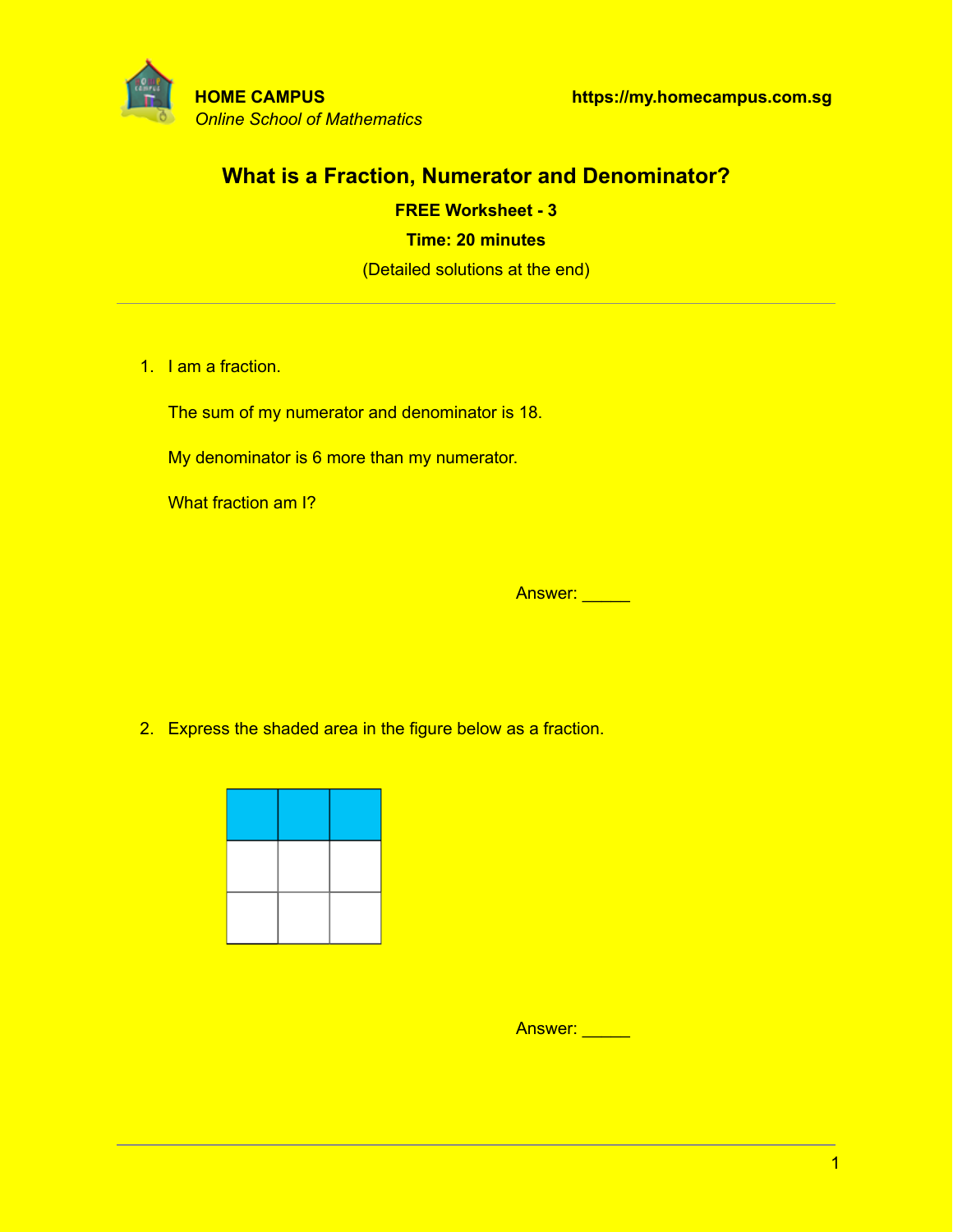

3. The numerator of a fraction is 2.

The denominator of the fraction is 3 times its numerator.

What fraction is it?

Answer: \_\_\_\_\_

4. Neil had 6 pencils.

He gave 3 pencils to his friend.

What fraction of the pencils did he give to his friend?

Answer: \_\_\_\_\_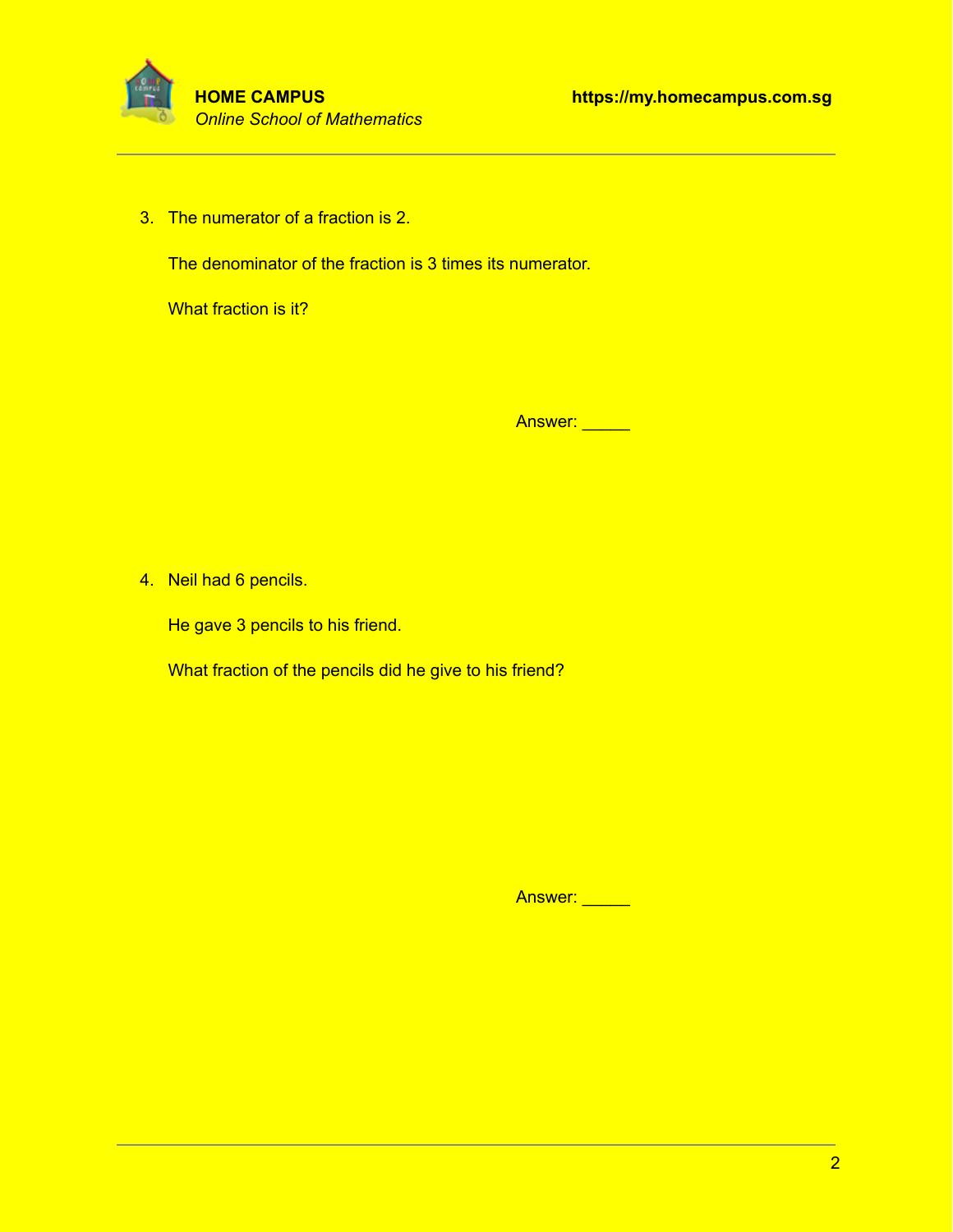

5. Harrison has 4 roses and 2 lillies.

What fraction of his flowers are roses?

Answer: \_\_\_\_\_

- 6. What is the numerator in the given fraction?
	- 1 9

Answer: \_\_\_\_\_

7. Express the shaded area in the figure below as a fraction.



Answer: \_\_\_\_\_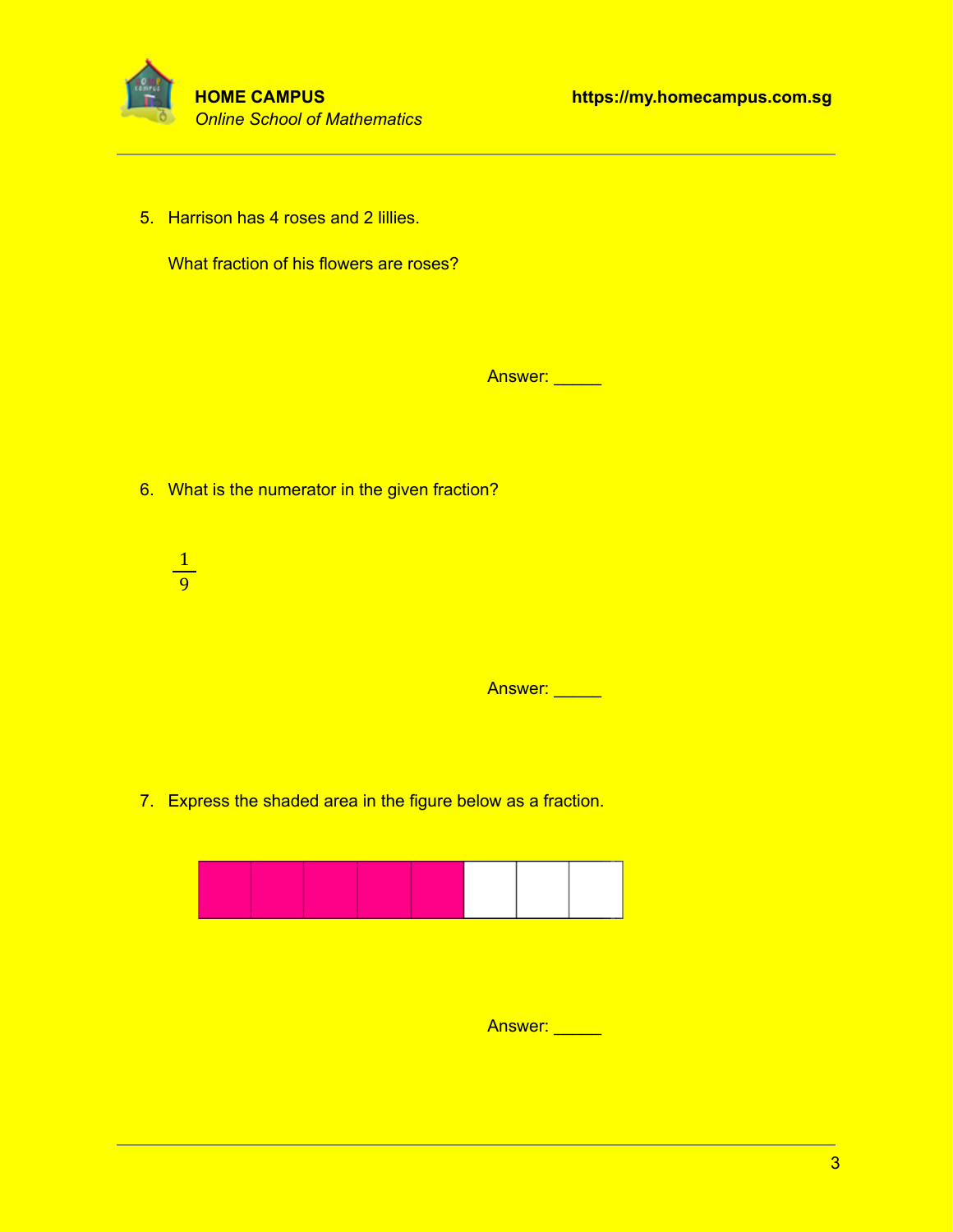



8. Express the shaded area in the figure below as a fraction.



Answer: \_\_\_\_\_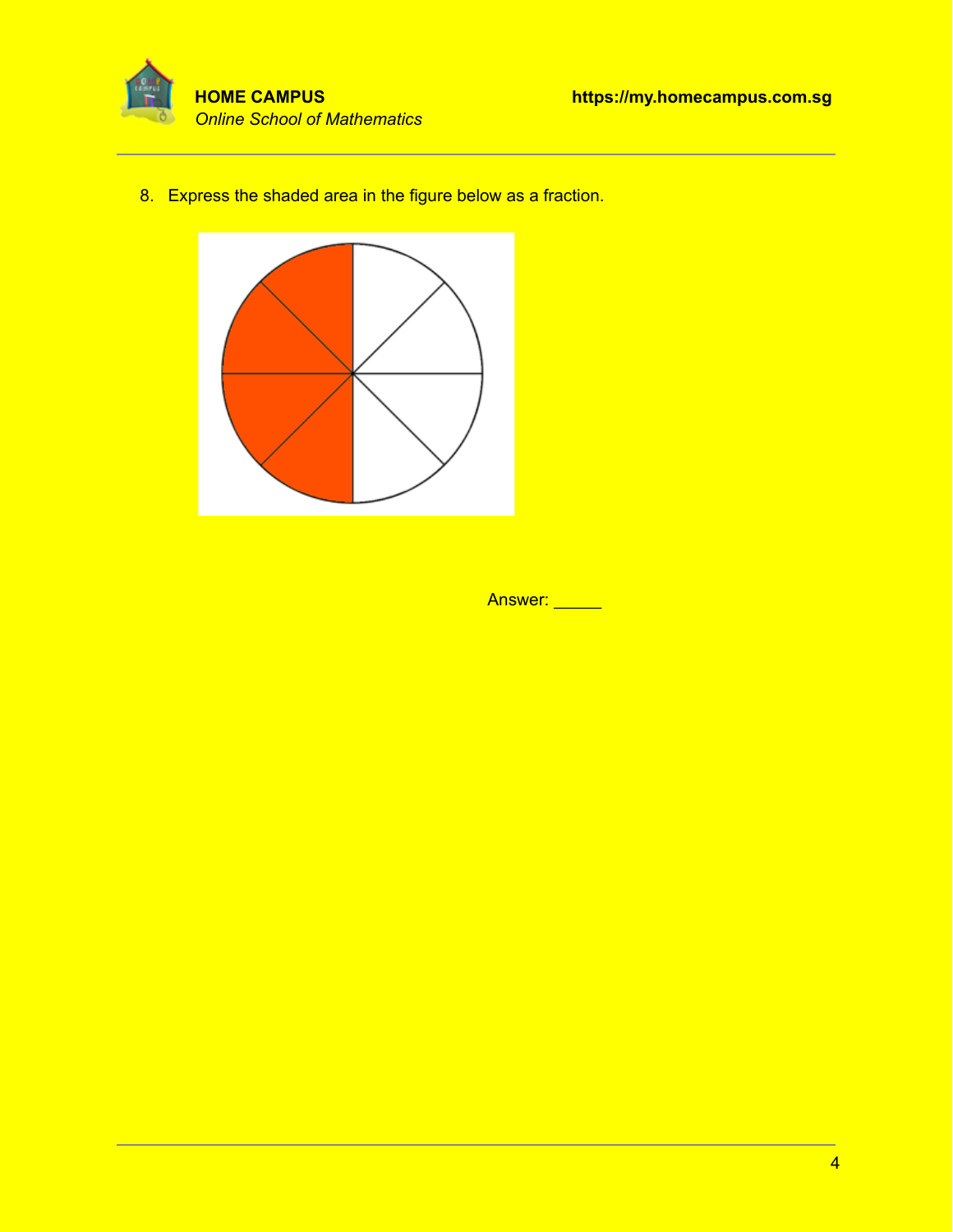



## **Problem 1**



| 2 units | =    | $18 - 6$         |
|---------|------|------------------|
| =       | $12$ |                  |
| 1 unit  | =    | 6 (numerator)    |
| 6 + 6   | =    | 12 (denominator) |

So, the fraction is 6 12

## **Problem 2**

3 out of 9 squares in the figure are shaded.

So, the shaded area is 
$$
\frac{3}{9}
$$
 of the figure.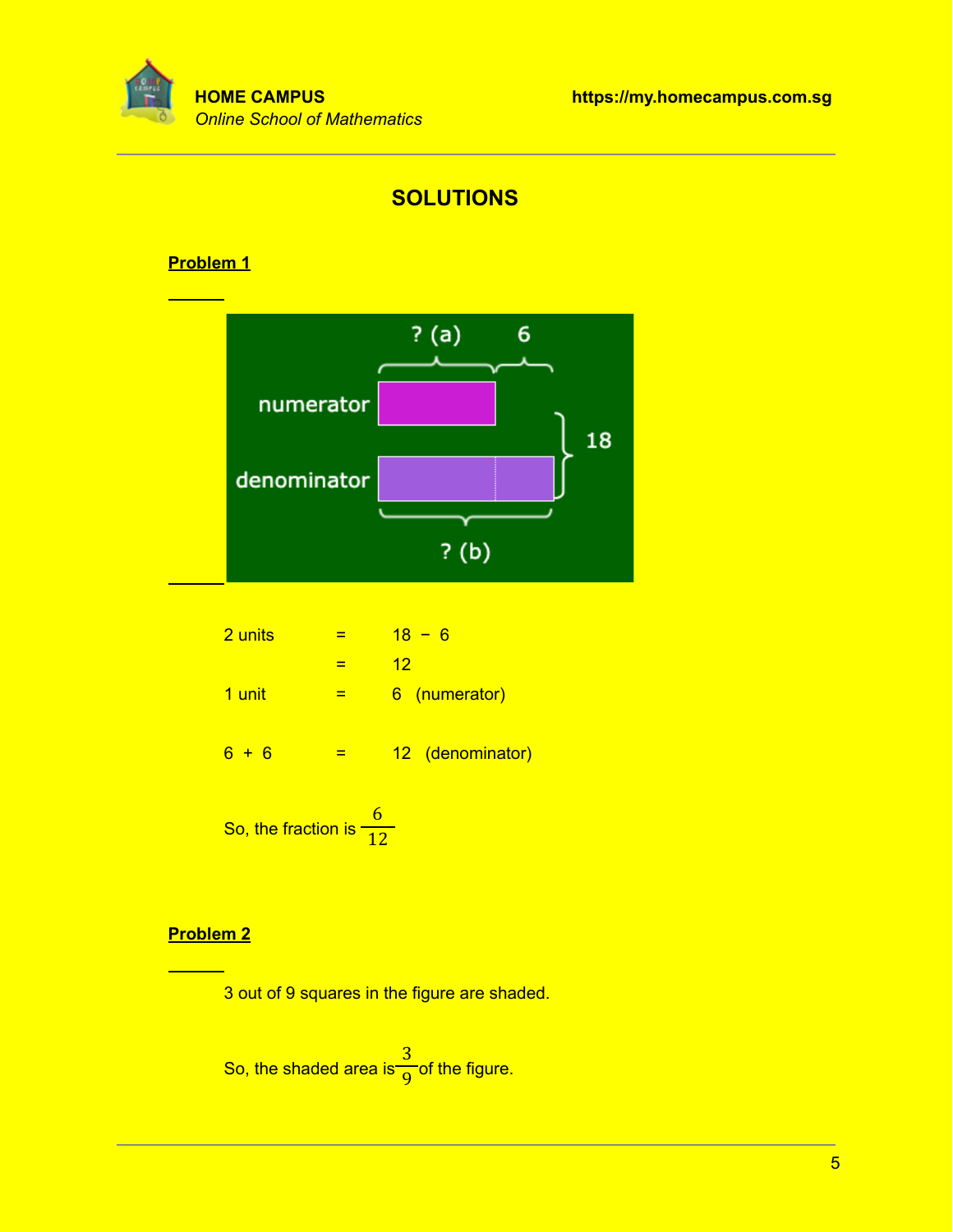

### **Problem 3**

| Denominator =                       | Numerator × 3 |
|-------------------------------------|---------------|
| =                                   | $2 \times 3$  |
| =                                   | 6             |
| So, the fraction is $\frac{2}{6}$ . |               |

### **Problem 4**

He gave 3 out of the 6 pencils to his friend.

So, he gave 
$$
\frac{3}{6}
$$
 of the pencil to his friend.

## **Problem 5**

 $4 + 2 = 6$ 

He has 6 flowers altogether.

4 out of his 6 flowers are roses.